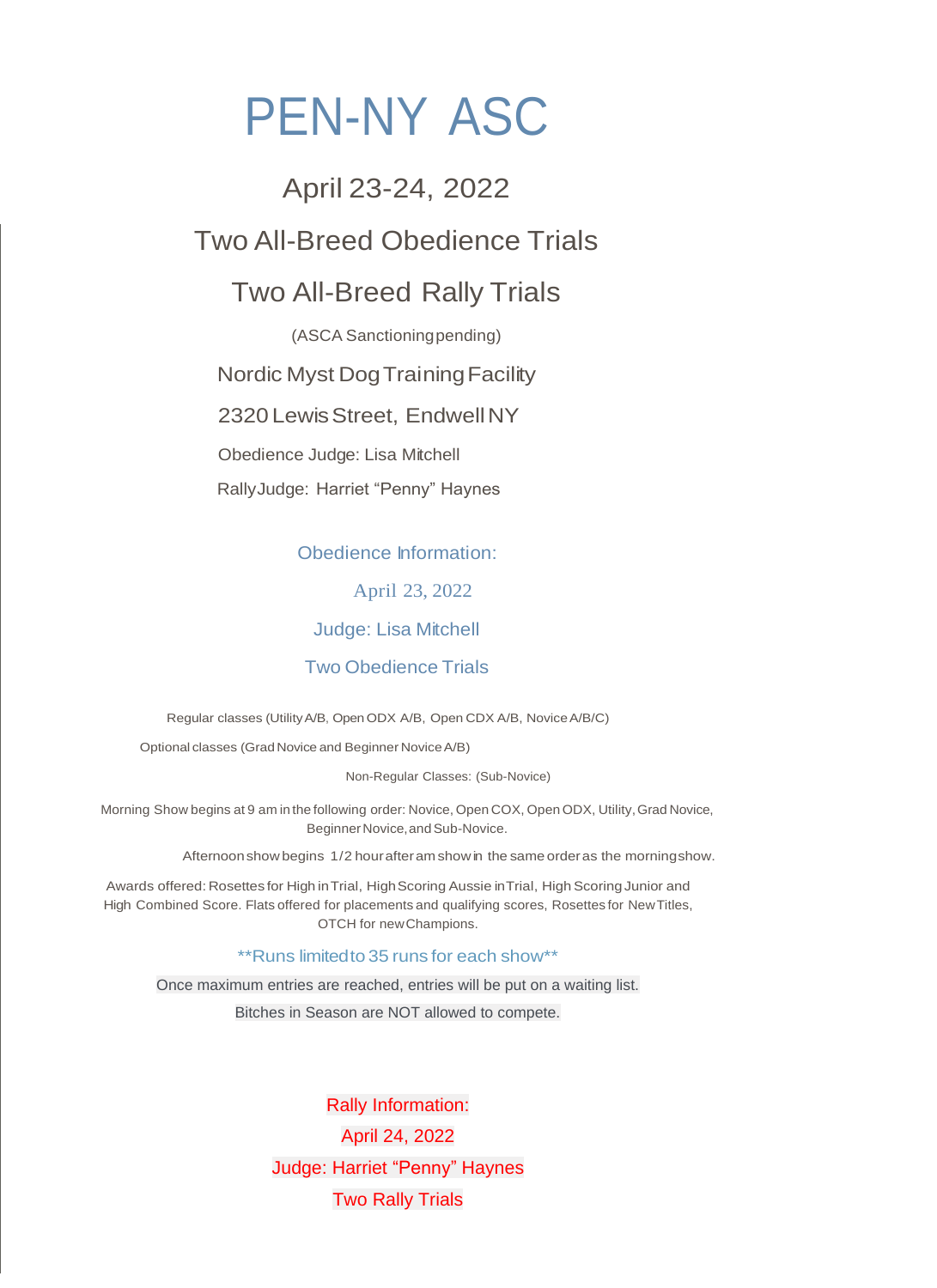Regular Classes (Masters, Excellent, Advanced, Novice)

Morning show begins at 9 am in the following order: Masters, Excellent, Advanced, Novice

Afternoon show begins 1/2 hour after the am show ends, in the same order as the morning show.

Awards Offered: Rosettesfor HighinTrial, High Scoring Aussie in Trial, HighinTrial Junior and High Combined Score; Flats offered for placements, qualifying and "X" qualifying scores, rosettes for New Titles,andRTCH for newChampions.

#### \*\*Runs limitedto40 runs for each show\*\*

Once maximum entries are reached, entries will be put on a waiting list.

#### Bitches in season are NOT allowed to compete.

# Entry **Information**

|                                      | Pre-Entry | Day of Show |
|--------------------------------------|-----------|-------------|
| Rally and Obedience: Regular Classes | \$20      | \$25        |
|                                      |           |             |

Obedience Non-Regular Classes  $$15$  \$20

# Pre-entry Packages:

Package: \$75forsamedog(in oneclass)in all 4Trials(2Obedienceand2Rally)

\$35 Service Charge for any returned Checks

#### **Day of Entries Taken:**

Both Days 7:30-8:30 for both Obedience and Rally

\*\*Entries for all shows taken at ringside\*\*

Pre-entry deadline for Obedience and Rally is April 14, 2022

Mailedentries must be postmarked by this date! Make all check payable to PEN-NYASC or pay by

paypal: **pennyasca@yahoo.com** 

Show Committee

J Kelsey Jones [montroseaussie@gmail.com](mailto:montroseaussie@gmail.com)

Brenda Truex [bee2002true@yahoo.com](mailto:bee2002true@yahoo.com)

Mail Obedience Entries to Trial Secretary: Marilyn Conner 3211 Stack Avenue Endwell NY 13760

#### [\(jubilee362001@yahoo.com\)](mailto:jubilee362001@yahoo.com) 607-748-4488

Mail Rally Entries to: Trial Secretary: Laurie Shepard 467 Talmadge Hill Rd W, Waverly NY 14892

[\(rustlore1@aol.com\)](mailto:rustlore1@aol.com) 607-426-5634

#### **Refunds:**

No refunds will be granted after the closing date!

# **ADDITIONAL INFORMATION REGARDING THE SHOW AND SITE**

\*A Note about ASCA Obedience andRallyTrials:ASCA sanctionedtrials are open to all breedsand mixed breeds eligiblefor registry with another club (including AKC and AMBOR). This is an actual trial and dogs of all breeds are eligible for titles. Dogs with titles or legs in other registries must begin at the novice level in ASCA. Visit the ASCA site for more details (asca.org). To enter in obedience and rally a dog must have an ASCA trackingnumber or ASCA registration number. Details on obtaining this can be found on our website [www.pennyasc.webs.com](http://www.pennyasc.webs.com/) underforms, or on the ASCA website [www.asca.org.](http://www.asca.org/)

Rally Entry forms: [http://www/asca.org/Portals/O/forms/rallyentrywtx.p](http://www/asca.org/Portals/O/forms/rallyentrywtx)df